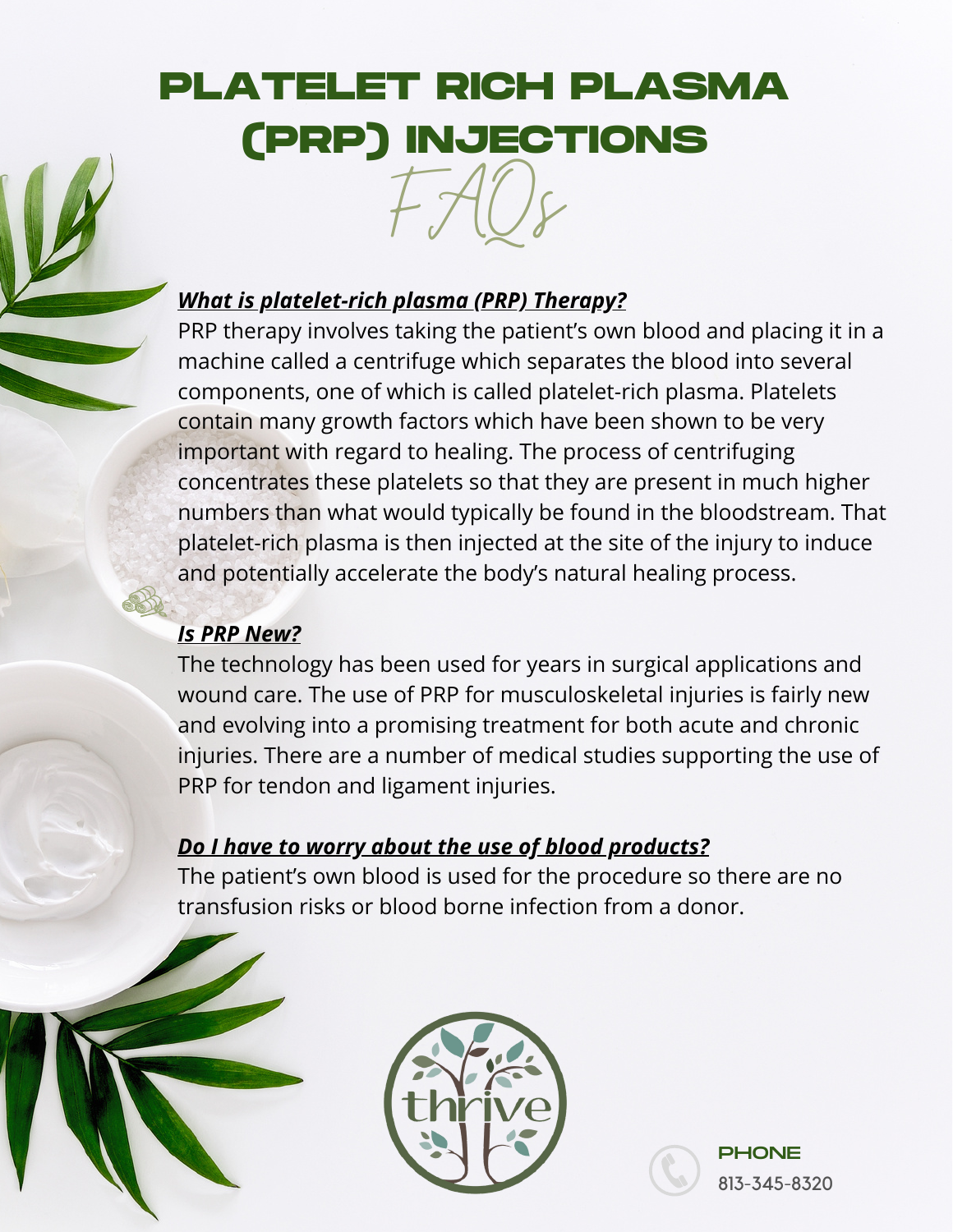#### *What conditions can be treated with PRP?*

Many research studies have been performed, and many more are ongoing, which look at the effectiveness of PRP treatment. The most promising results to date have been with soft tissue injuries, including tendonitis, tendon tears, ligament sprains or tears, loose ligaments, and muscle tears. PRP has also been effective in treating cartilage degeneration such as arthritis. In some cases it can be used in conjunction with a surgical procedure.

#### *What are some common diagnoses treated with PRP?*

**Shoulder:** Rotator cuff tendinitis or tear, rotator cuff impingement syndrome or bursitis, bicipital tendinitis, labrum tear, arthritis, instability **Elbow/wrist/hand:** Tennis elbow, golfer's elbow, DeQuervain's Tenosynovitis, trigger finger, arthritis, other wrist and finger tendinitis **Knee:** Patellar tendinitis, partially torn or strained major ligaments of knee (ACL/LCL/MCL), meniscus tears, chondromalacia, arthritis, instability **Ankle:** Achilles tendinitis, peroneal tendinitis, ankle sprain, instability, other foot or ankle tendinitis

#### *How do I determine if I'm a good candidate?*

Here are some general guidelines:

- 1. Pain duration of 3-6 months or longer
- Persistent pain despite physical therapy, activity modification, NSAIDs 2. **3. Wishes to pursue alternative to surgical treatment**



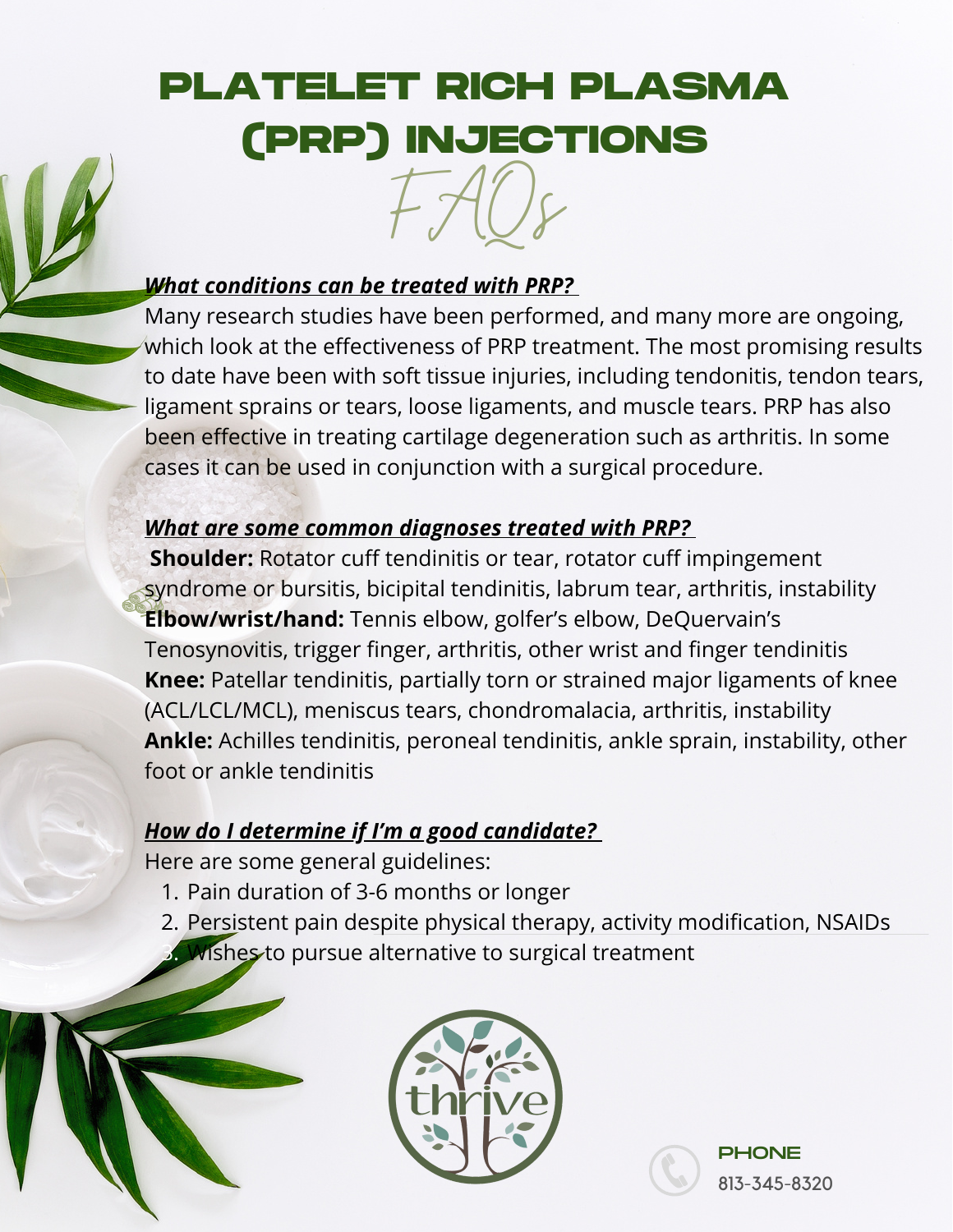#### *How long will the recovery take?*

Post procedure pain and activity progression varies among patients. Regular range of motion at the site of injection is started immediately and patients typically progress to regular activities and light aerobic activity within the first few days to 2 weeks, depending on the site treated (see the General Instructions sheet). Rehabilitation is done under the supervision of physical therapy and specific home exercises are tailored for patient progress. It is common for the patient to feel increased pain immediately following the injection which resolves typically in one to two weeks.

*Is PRP Painful?* Patients typically tolerate the procedure well, although postinjection soreness is expected given the PRP-induced inflammatory response, in some cases.

*How many treatments do you need?* One to three treatments depending on the degree of injury and how long the injury has been there.

*Are there any exclusion criteria that inhibit someone from getting PRP?* Severe anemia, low platelet count, abnormal platelet function, active systemic infection or active cancers are all contra-indications. z